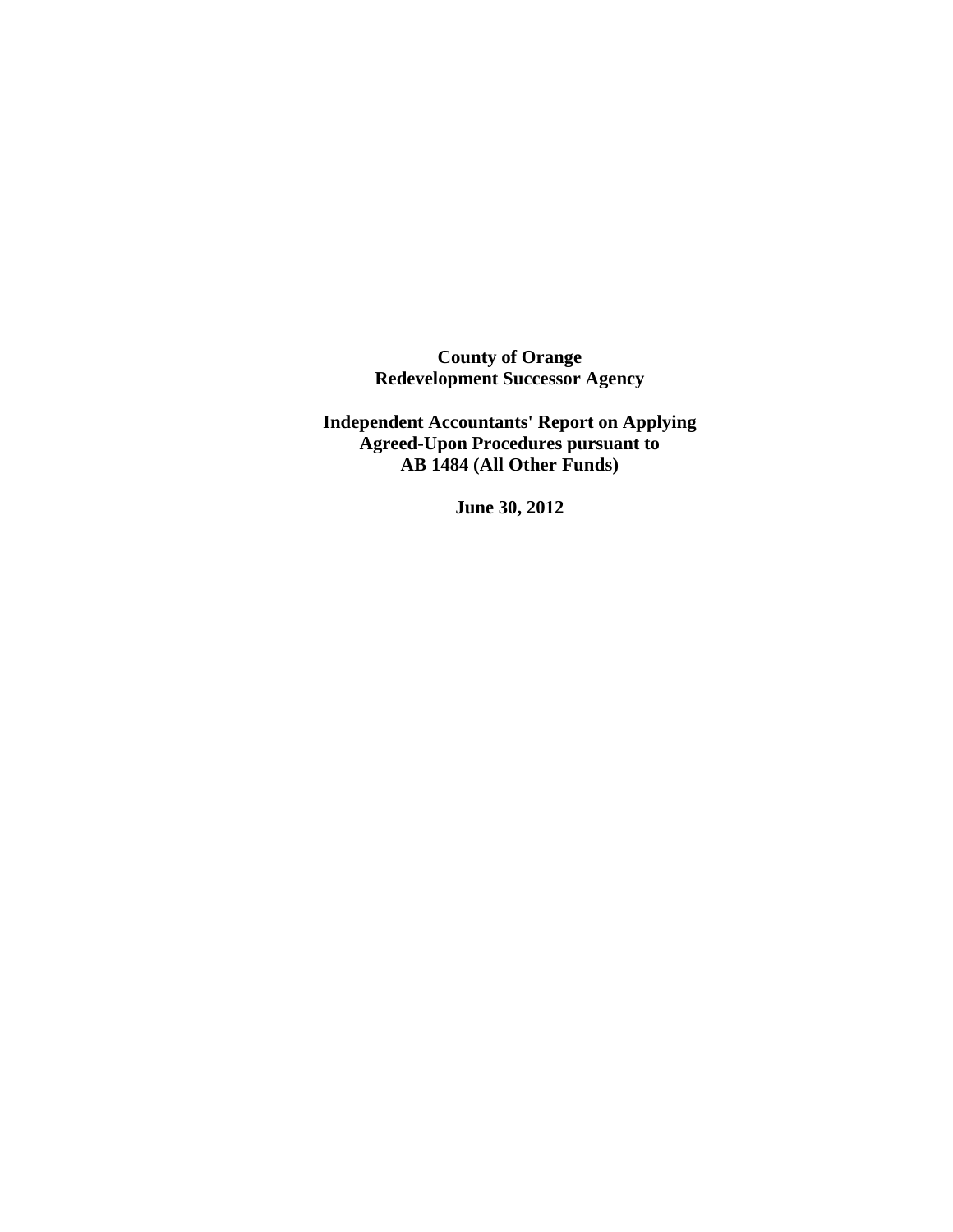

## **INDEPENDENT ACCOUNTANTS' REPORT ON APPLYING AGREED-UPON PROCEDURES**

Oversight Board of the County of Orange Redevelopment Successor Agency County of Orange, California

We have performed the Agreed-Upon Procedures enumerated in Exhibit A, which were agreed to by the California State Controller's Office, the California Department of Finance, the County Auditor-Controller, and the County of Orange Redevelopment Successor Agency (Successor Agency) to determine the Successor Agency's All Other Funds' unobligated balances that are available for transfer to taxing entities, solely to assist you in ensuring that the Successor Agency is complying with its statutory requirements with respect to *Health and Safety Code* Section 34179.5. Management of the Successor Agency is responsible for the accounting records pertaining to statutory compliance pursuant to *Health and Safety Code* Section 34179.5. This Agreed-Upon Procedures engagement was conducted in accordance with attestation standards established by the American Institute of Certified Public Accountants. The sufficiency of these procedures is solely the responsibility of those parties specified in the report. Consequently, we make no representation regarding the sufficiency of the procedures described below either for the purpose for which this report has been requested or for any other purpose.

Exhibits A, B through B-5, and C identify the procedures and findings.

We were not engaged to and did not conduct an audit, the objective of which would be the expression of an opinion as to the appropriateness of the results summarized in Exhibits A, B through B-5, and C. Accordingly, we do not express such an opinion. Had we performed additional procedures, other matters might have come to our attention that would have been reported to you.

This report is intended solely for the information and use of the Successor Agency Oversight Board, the Successor Agency, the California State Controller's Office, the California Department of Finance, and the County Auditor-Controller, and is not intended to be and should not be used by anyone other than these specified parties. This restriction is not intended to limit distribution of this report, which is a matter of public record.

Vaurinik, Trine, Day é Co. UP

December 11, 2012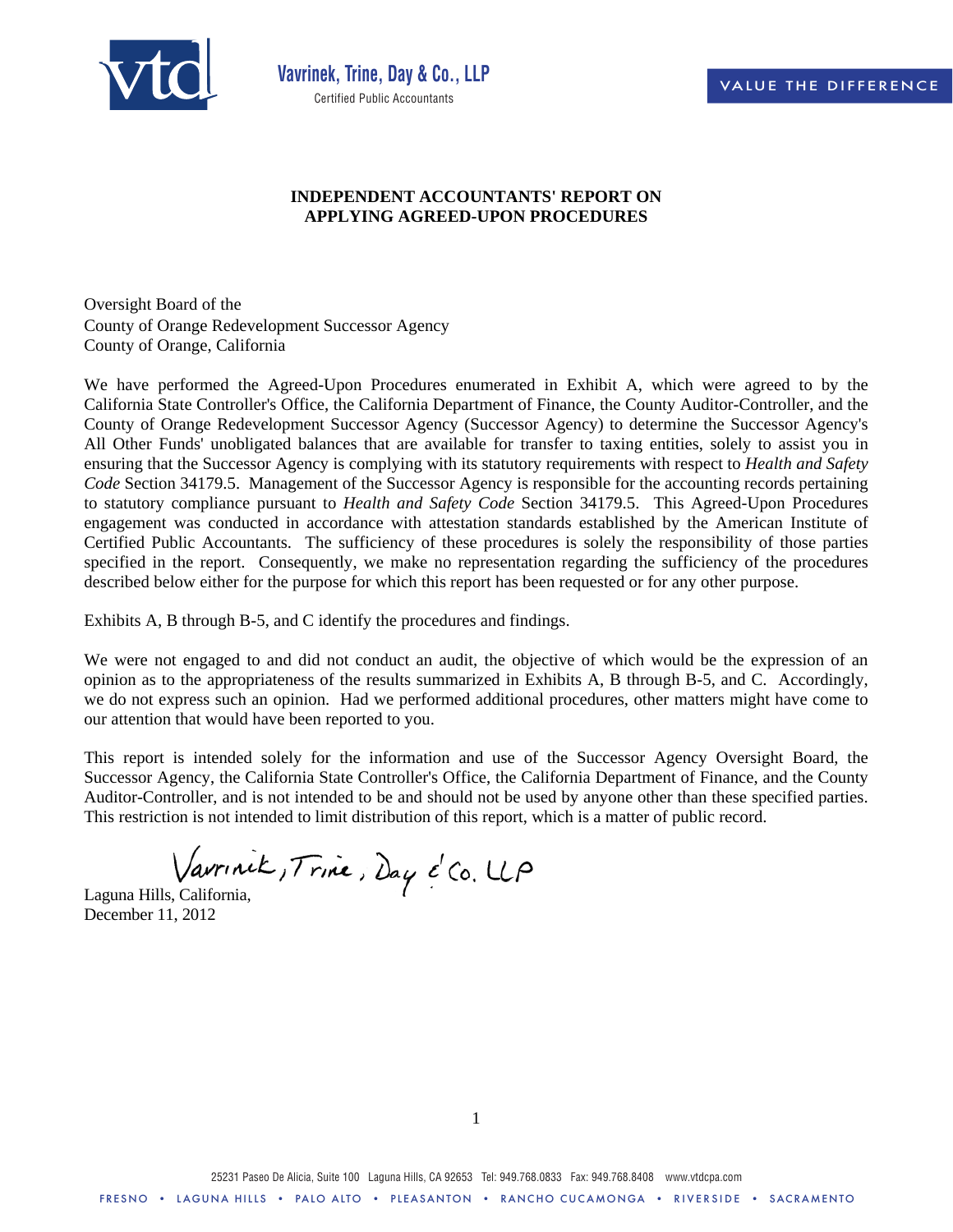## **County of Orange Redevelopment Successor Agency Exhibit A Agreed Upon Procedures Pursuant To AB 1484 - All Other Funds**

Our findings and procedures are as follows:

### **A. All Other Funds of the Successor Agency**

For All Other Funds of the Successor Agency, the following procedures were performed:

1. Obtain from the Successor Agency a listing of all assets that were transferred from the former redevelopment agency to the Successor Agency on February 1, 2012. Agree the amounts on this listing to account balances established in the accounting records of the Successor Agency. Identify in the Agreed-Upon Procedures (AUP) report the amount of the assets transferred to the Successor Agency as of that date.

> Findings – We obtained from the Successor Agency a listing of all assets (excluding low and moderate income housing fund assets) that were transferred from the former redevelopment agency (RDA) to the Successor Agency on February 1, 2012. We agreed the amounts on this listing to account balances established in the accounting records of the Successor Agency noting the total balance of all assets that were transferred to the Successor Agency on February 1, 2012, was \$96,599,658, and consisted of \$95,756,563 in cash and cash equivalents and \$843,095 of other assets.

- 2. If the State Controller's Office has completed its review of transfers required under both Sections 34167.5 and 34178.8 and issued its report regarding such review, attach a copy of that report as an exhibit to the AUP report. If this has not yet occurred, perform the following procedures.
	- A. Obtain a listing prepared by the Successor Agency of transfers (excluding payments for goods and services) from the former redevelopment agency to the County, county, or County and county that formed the redevelopment agency for the period from January 1, 2011 through January 31, 2012. For each transfer, the Successor Agency should describe the purpose of the transfer and describe in what sense the transfer was required by one of the Agency's enforceable obligations or other legal requirements. Provide this listing as an attachment to the AUP report.
	- B. Obtain a listing prepared by the Successor Agency of transfers (excluding payments for goods and services) from the Successor Agency to the County, county, or County and county that formed the redevelopment agency for the period from February 1, 2012 through June 30, 2012. For each transfer, the Successor Agency should describe the purpose of the transfer and describe in what sense the transfer was required by one of the Agency's enforceable obligations or other legal requirements. Provide this listing as an attachment to the AUP report.
	- C. For each transfer, obtain the legal document that formed the basis for the enforceable obligation that required any transfer. Note in the AUP report the absence of any such legal document or the absence of language in the document that required the transfer.

Findings – The Successor Agency asserted the State Controller's Office has not completed a review of transfers required under both *Health and Safety Code* (HSC) Sections 34167.5 and 34178.8. A listing of transfers for the period January 1, 2011 through January 31, 2012, and February 1, 2012 through June 30, 2012 is included as Exhibit B of the AUP report. The listing at Exhibit B includes management's description of the purpose of the transfer.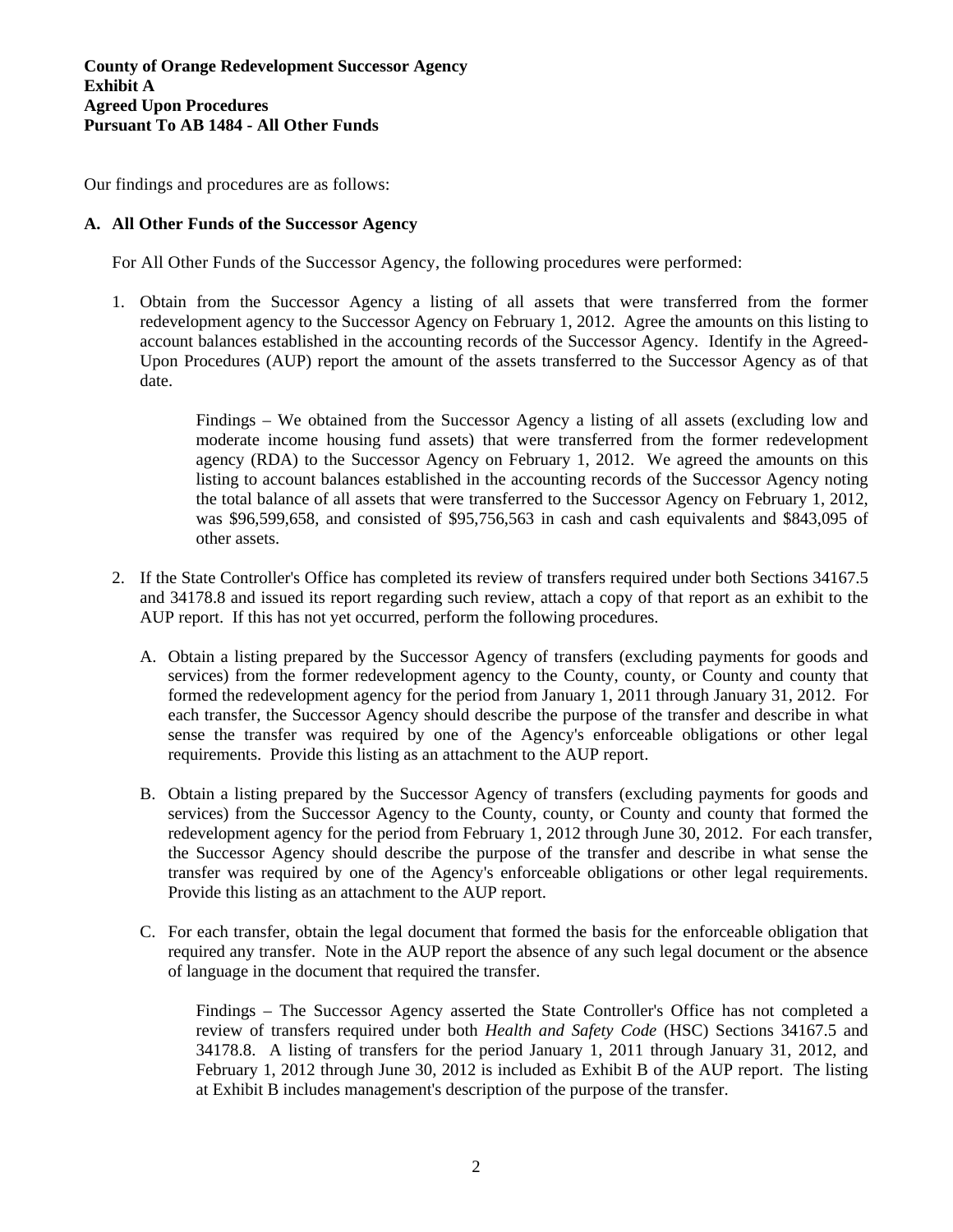For each transfer listed on Exhibit B, we obtained the legal document that formed the basis for the enforceable obligation that required the transfer, noting no exceptions.

- 3. If the State Controller's Office has completed its review of transfers required under both Sections 34167.5 and 34178.8 and issued its report regarding such review, attach a copy of that report as an exhibit to the AUP report. If this has not yet occurred, perform the following procedures:
	- A. Obtain a listing prepared by the Successor Agency of transfers (excluding payments for goods and services) from the former redevelopment agency to any other public agency or to private parties for the period from January 1, 2011 through January 31, 2012. For each transfer, the Successor Agency should describe the purpose of the transfer and describe in what sense the transfer was required by one of the Agency's enforceable obligations or other legal requirements. Provide this listing as an attachment to the AUP report.
	- B. Obtain a listing prepared by the Successor Agency of transfers (excluding payments for goods and services) [from the Successor Agency to any other public agency or private parties for the period from February 1, 2012 through June 30, 2012. For each transfer, the Successor Agency should describe the purpose of the transfer and describe in what sense the transfer was required by one of the Agency's enforceable obligations or other legal requirements. Provide this listing as an attachment to the AUP report.
	- C. For each transfer, obtain the legal document that formed the basis for the enforceable obligation that required any transfer. Note in the AUP report the absence of any such legal document or the absence of language in the document that required the transfer.

Findings – The Successor Agency asserted the State Controller's Office has not completed a review of transfers required under both HSC Sections 34167.5 and 34178.8. A listing of transfers for the period January 1, 2011 through January 31, 2012, and February 1, 2012 through June 30, 2012, is included as Exhibit B of the AUP report. The listing at Exhibit B includes management's description of the purpose of the transfer. For each transfer listed on Exhibit B, we obtained the legal document that formed the basis for the enforceable obligation that required the transfer, noting no exceptions.

- 4. Perform the following procedures:
	- A. Obtain from the Successor Agency a summary of the financial transactions of the Redevelopment Agency and the Successor Agency in the format set forth in the attached schedule for the fiscal periods indicated in the schedule. For purposes of this summary, the financial transactions should be presented using the modified accrual basis of accounting. End of year balances for capital assets (in total) and long-term liabilities (in total) should be presented at the bottom of this summary schedule for information purposes.
	- B. Ascertain that for each period presented, the total of revenues, expenditures, and transfers accounts fully for the changes in equity from the previous fiscal period.
	- C. Compare amounts in the schedule relevant to the fiscal year ended June 30, 2010, to the State Controller's Report filed for the Redevelopment Agency for that period.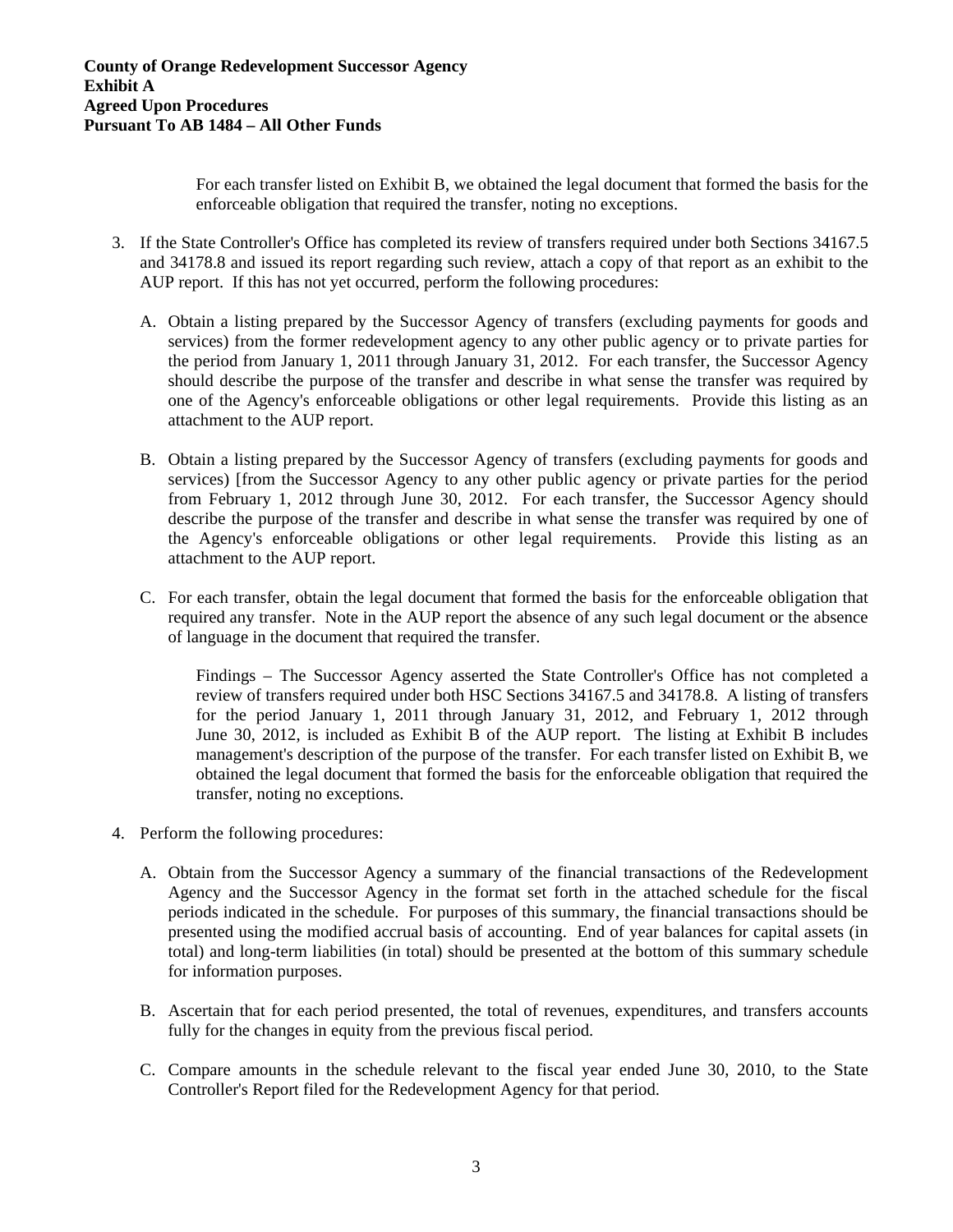D. Compare amounts in the schedule for the other fiscal periods presented to account balances in the accounting records or other supporting schedules. Describe in the report the type of support provided for each fiscal period.

Findings – We obtained from the Successor Agency a summary of the financial transactions of the former RDA and the Successor Agency. See Exhibit C.

For each period presented, we footed total assets, liabilities, revenues, expenditures, other financing sources, net change in equity, beginning equity and ending equity, noting no exceptions.

We compared the amounts reported in the schedule for the fiscal year ended June 30, 2010, to the State Controller's Report filed for the former RDA, noting no exceptions.

We compared the fiscal year June 30, 2011, amounts reported in the schedule to the June 30, 2011, audited financial statements, noting no exceptions.

For the 7 months ended January 31, 2012, and the 5 months ended June 30, 2012, we compared amounts reported in the schedule to the former RDA's and Successor Agency's general ledger, for the same periods, noting no exceptions. See Exhibit C.

5. Obtain from the Successor Agency a listing of all assets of the Low and Moderate Income Housing Fund as of June 30, 2012 for the report that is due October 1, 2012 and a listing of all assets of all other funds of the Successor Agency as of June 30, 2012 (excluding the previously reported assets of the Low and Moderate Income Housing Fund) for the report that is due December 15, 2012. When this procedure is applied to the Low and Moderate Income Housing Fund, the schedule attached as an exhibit will include only those assets of the Low and Moderate Income Housing Fund that were held by the Successor Agency as of June 30, 2012 and will exclude all assets held by the entity that assumed the housing function previously performed by the former redevelopment agency. Agree the assets so listed to recorded balances reflected in the accounting records of the Successor Agency. The listings should be attached as an exhibit to the appropriate AUP report.

> Findings – For All Other Funds of the Successor Agency, we agreed the assets listed to the recorded balances reflected in the Successor Agency's accounting records. We noted the asset balance of All Other Funds as of June 30, 2012, was \$95,005,691 consisting of cash and cash equivalents and other assets. We traced the recorded balances to the accounting records of the Successor Agency, noting no exceptions. See Exhibit B-1 for the listing of assets of All Other Funds as of June 30, 2012.

- 6. Obtain from the Successor Agency a listing of asset balances held on June 30, 2012, that are restricted for the following purposes:
	- A. Unspent bond proceeds:
		- i. Obtain the Successor Agency's computation of the restricted balances (e.g., total proceeds less eligible project expenditures, amounts set aside for debt service payments, etc.).
		- ii. Trace individual components of this computation to related account balances in the accounting records, or to other supporting documentation (specify in the AUP report a description of such documentation).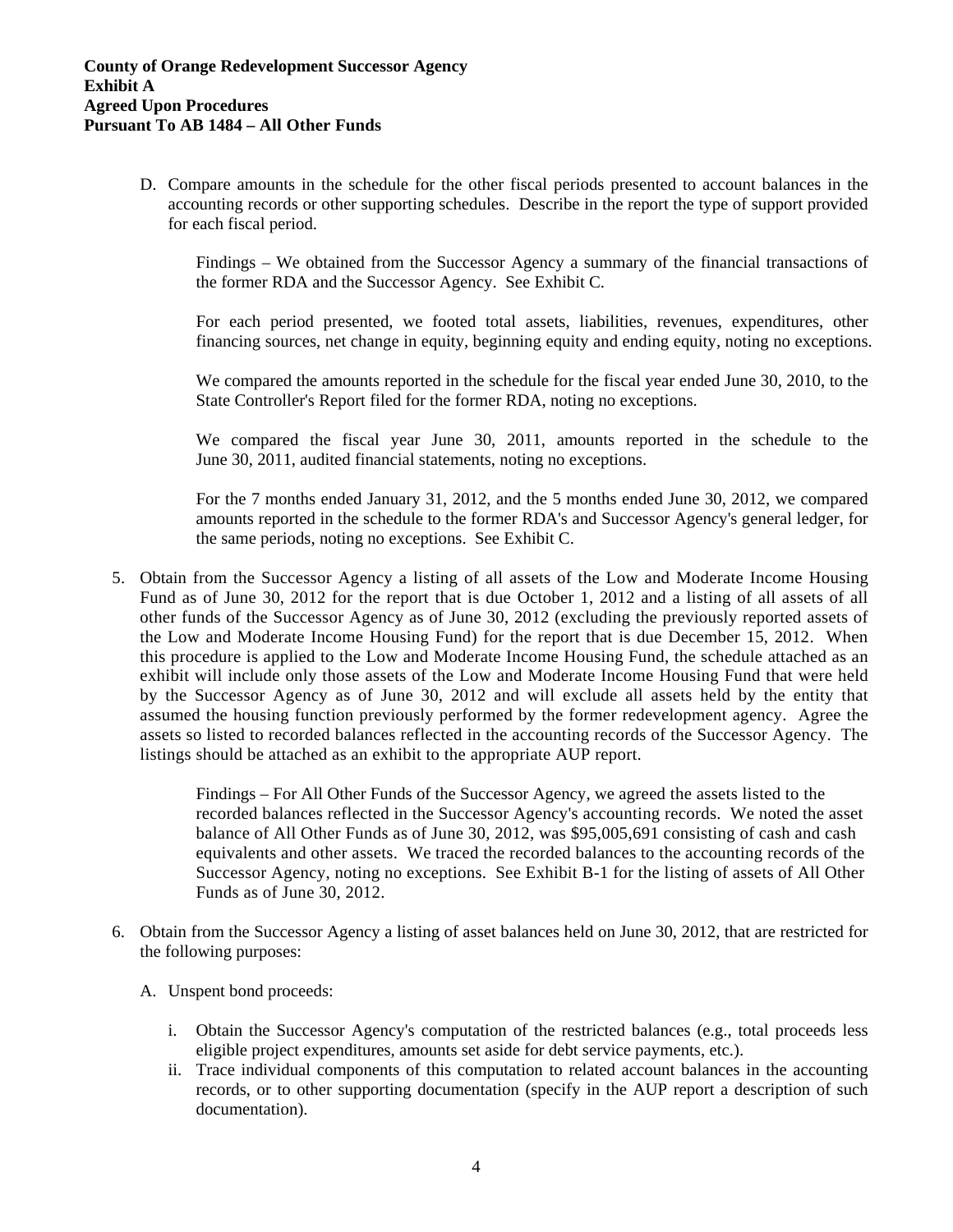- iii. Obtain from the Successor Agency a copy of the legal document that sets forth the restriction pertaining to these balances. Note in the AUP report the absence of language restricting the use of the balances that were identified by the Successor Agency as restricted.
- B. Grant proceeds and program income that are restricted by third parties:
	- i. Obtain the Successor Agency's computation of the restricted balances (e.g., total proceeds less eligible project expenditures).
	- ii. Trace individual components of this computation to related account balances in the accounting records, or to other supporting documentation (specify in the AUP report a description of such documentation).
	- iii. Obtain from the Successor Agency a copy of the grant agreement that sets forth the restriction pertaining to these balances. Note in the AUP report the absence of language restricting the use of the balances that were identified by the Successor Agency as restricted.
- C. Other assets considered to be legally restricted:
	- i. The Successor Agency's computation of the restricted balances (e.g., total proceeds less eligible project expenditures).
	- ii. Trace individual components of this computation to related account balances in the accounting records, or to other supporting documentation (specify in the AUP report a description of such documentation).
	- iii. Obtain from the Successor Agency a copy of the legal document that sets forth the restriction pertaining to these balances. Note in the AUP report the absence of language restricting the use of the balances that were identified by Successor the Agency as restricted.
- D. Attach the above mentioned Successor Agency prepared schedule(s) as an exhibit to the AUP report. For each restriction identified on these schedules, indicate in the report the period of time for which the restrictions are in effect. If the restrictions are in effect until the related assets are expended for their intended purpose, this should be indicated in the report.

Findings – As of June 30, 2012, the Successor Agency has classified assets totaling \$2,995,603 as restricted unspent bond proceeds identified as restricted for bond debt service reserve. We traced the \$2,995,603 balance to the Successor Agency's accounting records, including the general ledger and trustee statements, noting no exceptions. We obtained a copy of the Indenture of Trust relating to the 2003 Tax Allocation Bonds, noting the bonds were secured by pledged tax increment from the Santa Ana Heights Project Area (SAH). We noted the Indenture of Trust requires that the former RDA covenant and agree to use the proceeds of the sale of the 2003 Tax Allocation Bonds as provided in the Indenture of Trust. The Successor Agency asserted the Indenture of Trust specifies the restrictions are in effect until the related assets are expended for their intended purposes. See listing of restricted assets at Exhibit B-2.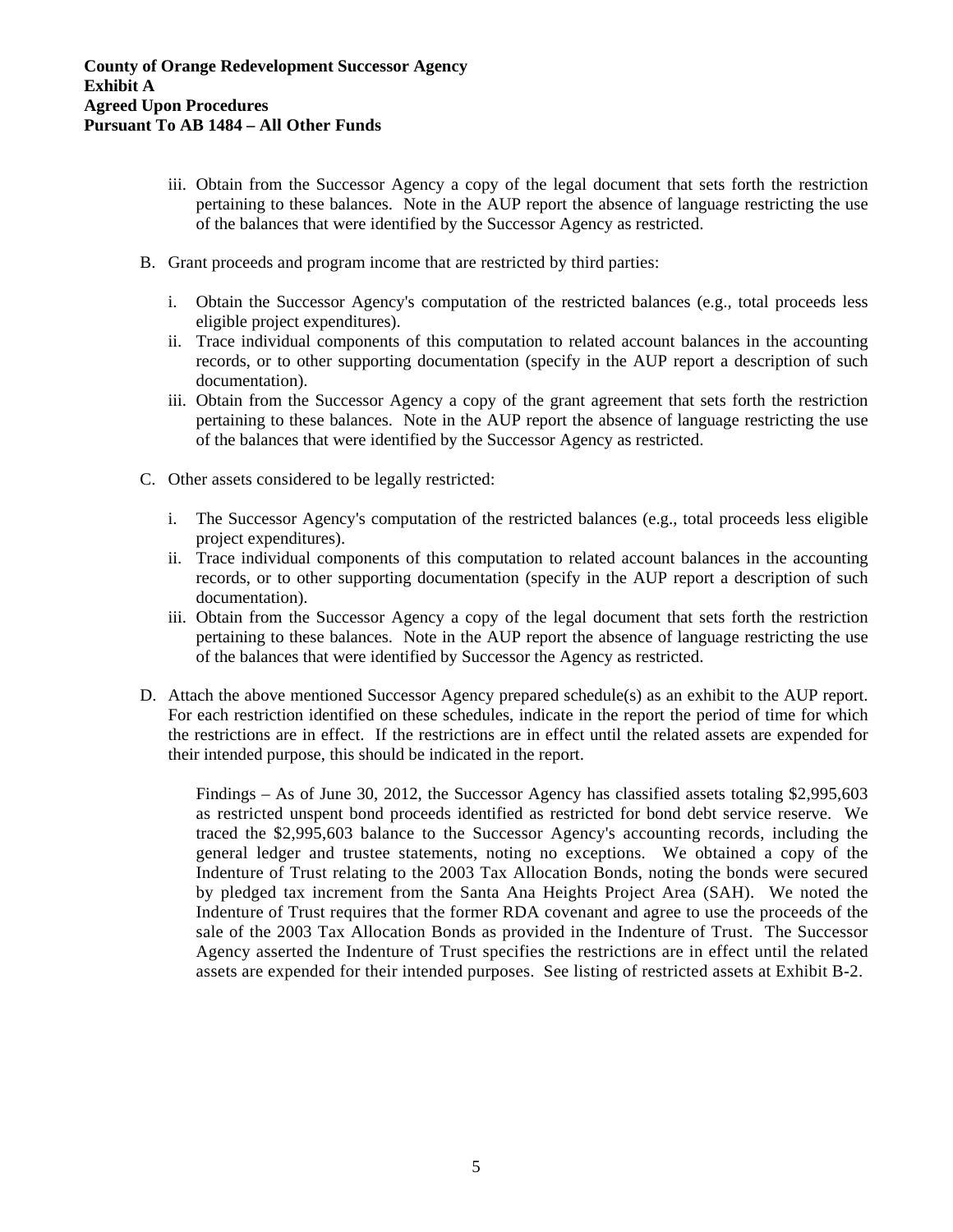- 7. Perform the following procedures:
	- A. Obtain from the Successor Agency a listing of assets as of June 30, 2012, that are **not** liquid or otherwise available for distribution (such as capital assets, land held for resale, long-term receivables, etc.) and ascertain if the values are listed at either purchase cost (based on book value reflected in the accounting records of the Successor Agency) or market value as recently estimated by the Successor Agency.
	- B. If the assets listed at 7(A) are listed at purchase cost, trace the amounts to a previously audited financial statement (or to the accounting records of the Successor Agency) and note any differences.
	- C. For any differences noted in  $7(B)$ , inspect evidence of disposal of the asset and ascertain that the proceeds were deposited into the Successor Agency trust fund. If the differences are due to additions (this generally is not expected to occur), inspect the supporting documentation and note the circumstances.
	- D. If the assets listed at  $7(A)$  are listed at recently estimated market value, inspect the evidence (if any) supporting the value and note the methodology used. If no evidence is available to support the value and/or methodology, note the lack of evidence.

Findings – We obtained from the Successor Agency, a listing of assets as of June 30, 2012, that are not liquid. See Exhibit B-3. We traced each asset balance to the general ledger, noting no exceptions. For the Land Held for Resale, we traced the market value to a county prepared valuation report; the Successor Agency's valuation methodology is described at Exhibit B-3. See Exhibit B-3 for the listing of Non Liquid Assets of the Successor Agency as of June 30, 2012.

- 8. Perform the following procedures:
	- A. If the Successor Agency believes that asset balances need to be retained to satisfy enforceable obligations, obtain from the Successor Agency an itemized schedule of asset balances (resources) as of June 30, 2012 that are dedicated or restricted for the funding of enforceable obligations and perform the following procedures. The schedule should identify the amount dedicated or restricted, the nature of the dedication or restriction, the specific enforceable obligation to which the dedication or restriction relates, and the language in the legal document that is associated with the enforceable obligation that specifies the dedication of existing asset balances toward payment of that obligation.
		- i. Compare all information on the schedule to the legal documents that form the basis for the dedication or restriction of the resource balance in question.
		- ii. Compare all current balances to the amounts reported in the accounting records of the Successor Agency or to an alternative computation.
		- iii. Compare the specified enforceable obligations to those that were included in the final Recognized Obligation Payment Schedule approved by the California Department of Finance.
		- iv. Attach as an exhibit to the report the listing obtained from the Successor Agency. Identify in the report any listed balances for which the Successor Agency was unable to provide appropriate restricting language in the legal document associated with the enforceable obligation.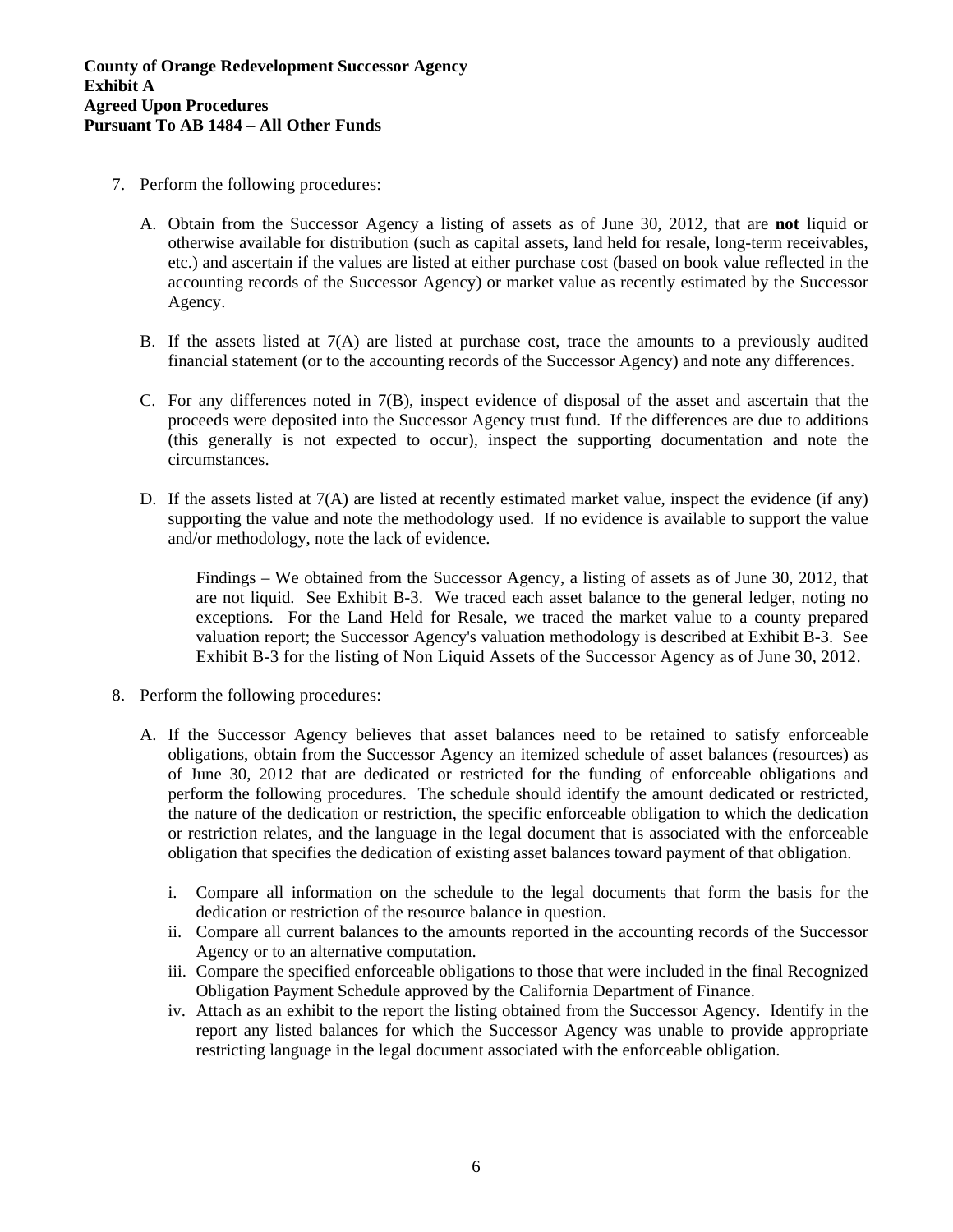- B. If the Successor Agency believes that future revenues together with balances dedicated or restricted to an enforceable obligation are insufficient to fund future obligation payments and thus retention of current balances is required, obtain from the Successor Agency a schedule of approved enforceable obligations that includes a projection of the annual spending requirements to satisfy each obligation and a projection of the annual revenues available to fund those requirements and perform the following procedures:
	- i. Compare the enforceable obligations to those that were approved by the California Department of Finance. Procedures to accomplish this may include reviewing the letter from the California Department of Finance approving the Recognized Enforceable Obligation Payment Schedules for the six month period from January 1, 2012 through June 30, 2012, and for the six month period July 1, 2012 through December 31, 2012.
	- ii. Compare the forecasted annual spending requirements to the legal document supporting each enforceable obligation.
		- a. Obtain from the Successor Agency its assumptions relating to the forecasted annual spending requirements and disclose in the report major assumptions associated with the projections.
	- iii. For the forecasted annual revenues:
		- a. Obtain from the Successor Agency its assumptions for the forecasted annual revenues and disclose in the report major assumptions associated with the projections.
- C. If the Successor Agency believes that projected property tax revenues and other general purpose revenues to be received by the Successor Agency are insufficient to pay bond debt service payments (considering both the timing and amount of the related cash flows), obtain from the Successor Agency a schedule demonstrating this insufficiency and apply the following procedures to the information reflected in that schedule.
	- i. Compare the timing and amounts of bond debt service payments to the related bond debt service schedules in the bond agreement.
	- ii. Obtain the assumptions for the forecasted property tax revenues and disclose major assumptions associated with the projections.
	- iii. Obtain the assumptions for the forecasted other general purpose revenues and disclose major assumptions associated with the projections.
- D. If procedures A, B, or C were performed, calculate the amount of current unrestricted balances necessary for retention in order to meet the enforceable obligations by performing the following procedures.
	- i. Combine the amount of identified current dedicated or restricted balances and the amount of forecasted annual revenues to arrive at the amount of total resources available to fund enforceable obligations.
	- ii. Reduce the amount of total resources available by the amount forecasted for the annual spending requirements. A negative result indicates the amount of current unrestricted balances that needs to be retained.
	- iii. Include the calculation in the AUP report.

Findings – The Successor Agency asserted that asset balances as of June 30, 2012, do not need to be retained to satisfy enforceable obligations of the Successor Agency Trust Fund. As such, the procedures noted above were not performed.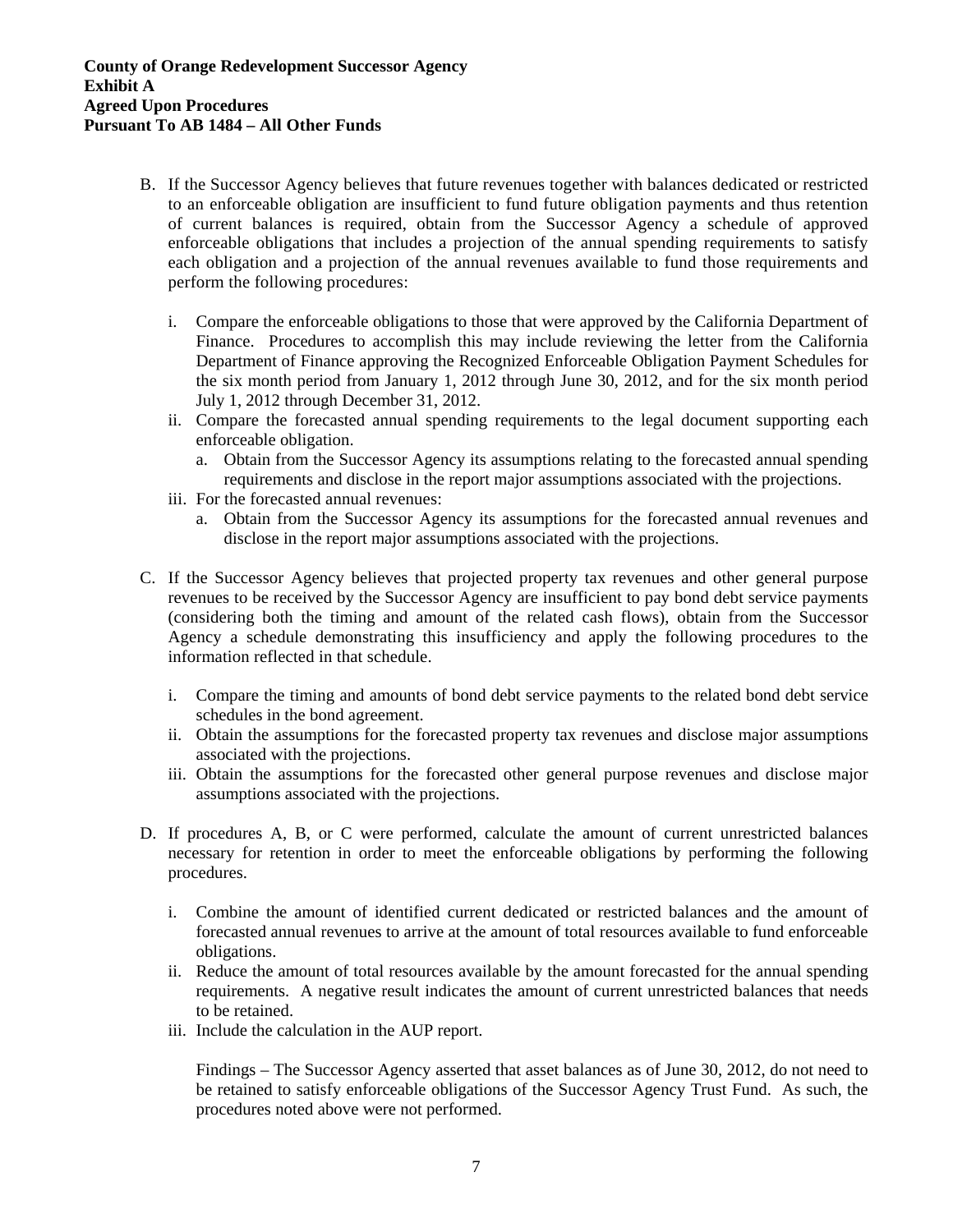9. If the Successor Agency believes that cash balances as of June 30, 2012, need to be retained to satisfy obligations on the Recognized Obligation Payment Schedule (ROPS) for the period of July 1, 2012 through June 30, 2013, obtain a copy of the final ROPS for the period of July 1, 2012 through December 31, 2012, and a copy of the final ROPS for the period January 1, 2013 through June 30, 2013. For each obligation listed on the ROPS, the Successor Agency should add columns identifying (1) any dollar amounts of existing cash that are needed to satisfy that obligation, and (2) the Successor Agency's explanation as to why the Successor Agency believes that such balances are needed to satisfy the obligation. Include this schedule as an attachment to the AUP report.

> Findings – We obtained, from the Successor Agency, a schedule listing dollar amounts of existing cash and cash equivalents needed to satisfy existing enforceable obligations. See Exhibit B-4. We traced the enforceable obligations listed on Exhibit B-4 to the approved Recognized Enforceable Obligation Payment Schedules for the six month period July 1, 2012 through December 31, 2012, noting no exceptions. The Successor Agency's explanation as to why the Successor Agency believes that such balances are needed to satisfy the obligation is described at Exhibit B-4.

10. Include (or present) a schedule detailing the computation of the Balance Available for Allocation to Affected Taxing Entities. Amounts included in the calculation should agree to the results of the procedures performed in each section above. The schedule should also include a deduction to recognize amounts already paid to the County Auditor-Controller on July 12, 2012, as directed by the California Department of Finance. The amount of this deduction presented should be agreed to evidence of payment. The attached example summary schedule may be considered for this purpose. Separate schedules should be completed for the Low and Moderate Income Housing Fund and for all other funds combined (excluding the Low and Moderate Income Housing Fund).

> Findings – We have included a schedule detailing the computation of the Balance Available for Allocation to Affected Taxing Entities. See Exhibit B-5. We noted the schedule includes a deduction totaling \$2,467,215 to recognize amounts already paid to the County Auditor-Controller on July 12, 2012. We traced the amount of the deduction to evidence of payment, noting no exceptions.

11. Obtain a representation letter from Successor Agency management acknowledging their responsibility for the data provided to the practitioner and the data presented in the report or in any attachments to the report. Included in the representations should be an acknowledgment that management is not aware of any transfers (as defined by Section 34179.5) from either the former redevelopment agency or the Successor Agency to other parties for the period from January 1, 2011 through June 30, 2012 that have not been properly identified in the AUP report and its related exhibits. Management's refusal to sign the representation letter should be noted in the AUP report as required by attestation standards.

> Findings – The Successor Agency provided a management representation letter. No exceptions were noted.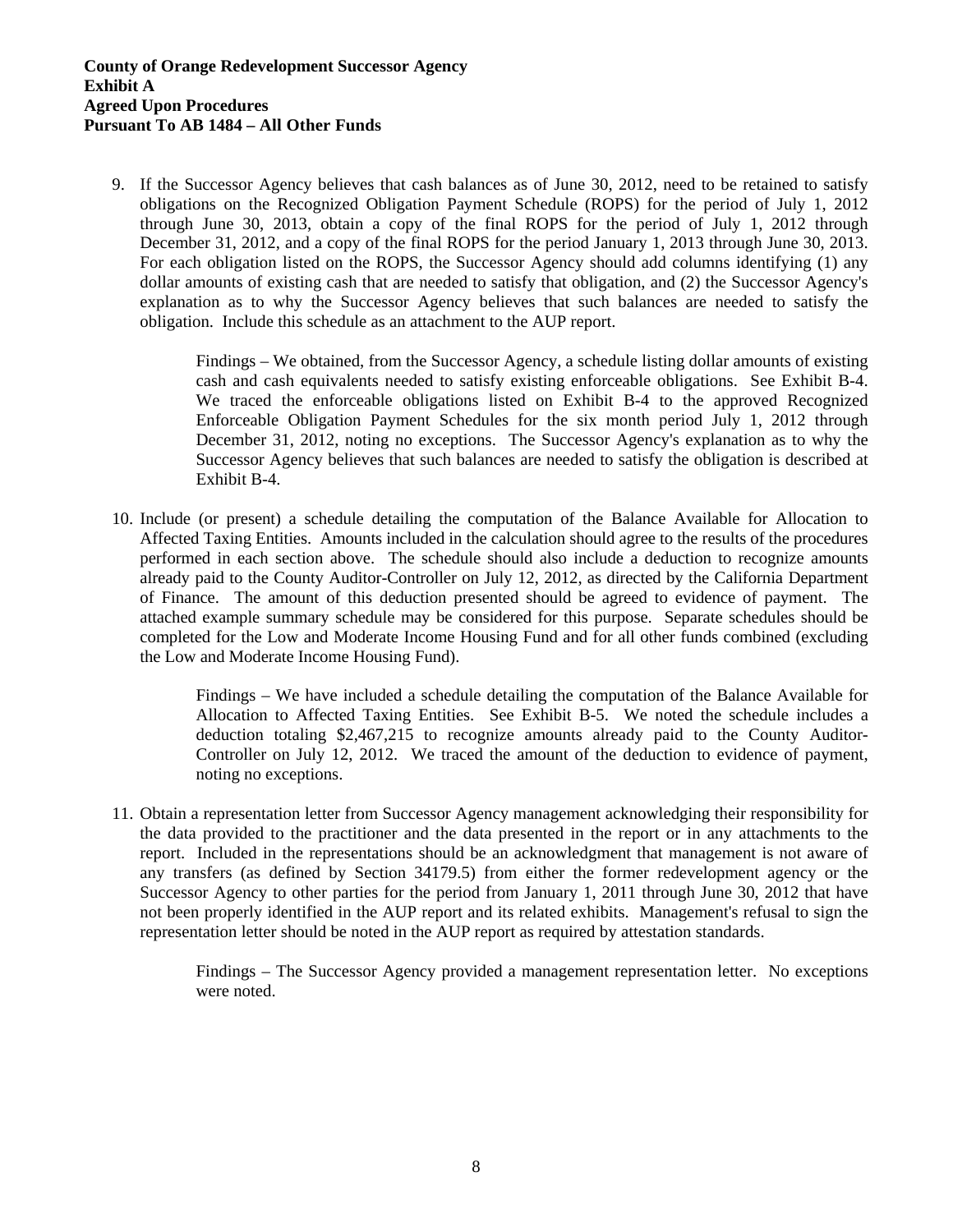### **County of Orange Redevelopment Successor Agency Exhibit B**

### **All Other Funds**

**Schedule of Asset Transfers to the City, County, or City and County, and Other Public Agencies or Private Parties**

| <b>DATE OF</b><br><b>TRANSFER</b> | <b>DESCRIPTION OF ASSETS</b>                | <b>RECIPIENT</b>                                     | <b>\$ VALUE OF ASSETS</b><br><b>TRANSFERRED</b> | <b>\$ VALUE OF ASSETS</b><br><b>NOT SUPPORTED</b> | <b>PURPOSE OF</b><br><b>TRANSFER</b>                                                                | <b>SOURCE DOC BASIS FOR</b><br><b>TRANSFER</b>                              |
|-----------------------------------|---------------------------------------------|------------------------------------------------------|-------------------------------------------------|---------------------------------------------------|-----------------------------------------------------------------------------------------------------|-----------------------------------------------------------------------------|
|                                   | Period of Jan 1, 2011 through Jan 31, 2012  |                                                      |                                                 |                                                   |                                                                                                     |                                                                             |
| 12/21/2011                        | Cash                                        | Saddleback Vineyards 100,<br><b>LLC</b>              | \$<br>2,300,622.83                              |                                                   | Orange                                                                                              | Land purchase for County of Agreement For Purchase and<br>Sale (11/08/2011) |
| 5/10/2011                         | Cash                                        | County of Orange - County<br><b>Executive Office</b> | 1,811,144.00                                    |                                                   | Transfer to SERAF Fund                                                                              | Health and Safety Code<br>Section 33685                                     |
| 2/15/2011                         | Cash                                        | County of Orange - County<br><b>Executive Office</b> | 1,400,000.00                                    |                                                   | <b>Bankruptcy Recovery</b><br>Transfers                                                             | Health and Safety Code<br>Section 33685                                     |
| 6/23/2011                         | Cash                                        | County of Orange - County<br><b>Executive Office</b> | 600,000.00                                      |                                                   | <b>Bankruptcy Recovery</b><br>Transfers                                                             | Health and Safety Code<br>Section 33685                                     |
| 6/14/2011                         | Cash                                        | County of Orange - County<br><b>Executive Office</b> | 2,000,000.00                                    |                                                   | <b>Bankruptcy Recovery</b><br>Transfers                                                             | Health and Safety Code<br>Section 33685                                     |
| 1/26/2012                         | Cash                                        | County of Orange - County<br><b>Executive Office</b> | 2,000,000.00                                    |                                                   | <b>Bankruptcy Recovery</b><br><b>Transfers</b>                                                      | Health and Safety Code<br>Section 33685                                     |
| 8/3/2011                          | Cash                                        | City of Lake Forest                                  | 4,560,217.00                                    |                                                   | <b>Annexation Agreement</b>                                                                         | <b>Transfer Agreement</b><br>(7/06/1999)                                    |
| 9/26/2011                         | Cash                                        | City of Lake Forest                                  | 2,312.92                                        |                                                   | <b>Annexation Agreement</b>                                                                         | <b>Transfer Agreement</b><br>(7/06/1999)                                    |
|                                   | Period of Feb 1, 2012 through June 30, 2012 |                                                      |                                                 |                                                   |                                                                                                     |                                                                             |
| 2/1/2012                          | Notes Receivable                            | County Housing Fund                                  | 2,668,834.60                                    |                                                   | Transfer of housing function Health and Safety Code<br>to Housing Authority as<br>Successor Agency. | Section 34176                                                               |
| 2/1/2012                          | Land                                        | County Housing Fund                                  | 210,830.00                                      |                                                   | Transfer of housing function Health and Safety Code<br>to Housing Authority as<br>Successor Agency. | Section 34176                                                               |
| 2/1/2012                          | Structures and Improvements                 | <b>County Housing Fund</b>                           | 183,984.00                                      |                                                   | Transfer of housing function Health and Safety Code<br>to Housing Authority as<br>Successor Agency. | Section 34176                                                               |
| 2/1/2012                          | <b>Accumulated Depreciation</b>             | <b>County Housing Fund</b>                           | (125,902.00)                                    |                                                   | Transfer of housing function Health and Safety Code<br>to Housing Authority as<br>Successor Agency. | Section 34176                                                               |
| 6/12/2012                         | Cash                                        | County of Orange - County<br><b>Executive Office</b> | 2,000,000.00                                    |                                                   | <b>Bankruptcy Recovery</b><br>Transfers                                                             | Health and Safety Code<br>Section 33685                                     |
|                                   |                                             | <b>TOTAL</b>                                         | $\mathbf{s}$<br>22,079,258.35 \$                | $\sim$                                            |                                                                                                     |                                                                             |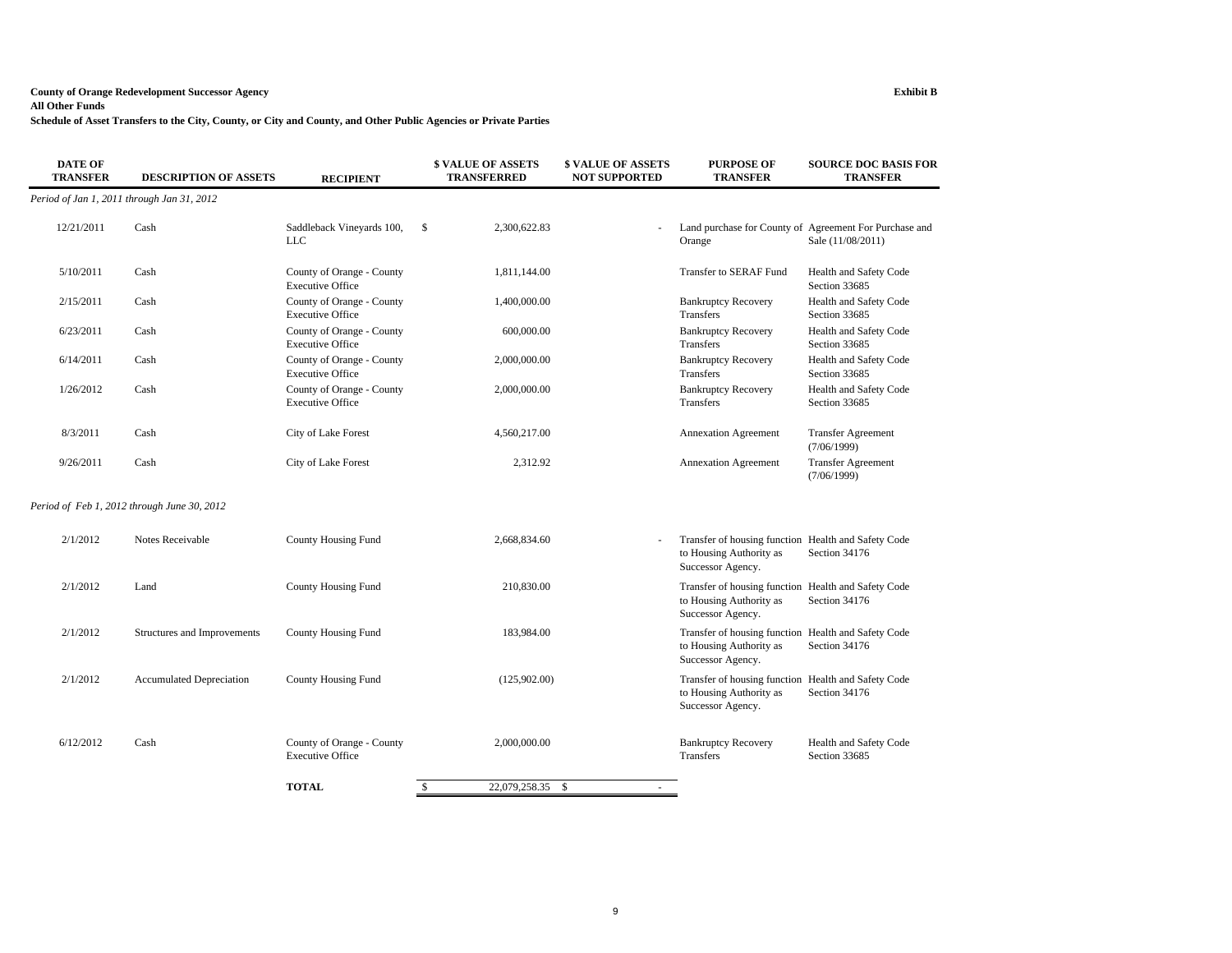### **All Other Funds - Listing of Assets As of June 30, 2012 - Unaudited County of Orange Redevelopment Successor Agency**

*Note: Excludes all assets held by the entity that assumed the housing function of the former RDA*

| <b>Assets</b>                                     | Fund<br><b>16A</b> | Fund<br>16B         | <b>Fund</b><br>16C  |                      |
|---------------------------------------------------|--------------------|---------------------|---------------------|----------------------|
| Cash and investments                              |                    |                     |                     |                      |
| 8010 Cash                                         | 7,297,663.00<br>\$ | 34,529,316.00<br>\$ | 48,138,844.00<br>\$ | \$89,965,823.00      |
| Interest receivable                               |                    |                     |                     |                      |
| 8250 Interest Receivable                          | 16,822.00          | 61,994.00           | 133,421.00          | 212,237.00           |
| Cash/investments w/ Fiscal Agent                  |                    |                     |                     |                      |
| 8060 Investment by Trustee                        | 2,995,603.00       |                     |                     | 2,995,603.00         |
| Other                                             |                    |                     |                     |                      |
| 8480 Due From Other Gov't Agencies                |                    |                     | 210,703.00          | 210,703.00           |
| 8590 Land Held for Resale                         |                    |                     | 616,477.00          | 616,477.00           |
| 8700 Bond Issuance Costs                          | 735,557.00         | 269,291.00          |                     | 1,004,848.00         |
| <b>TOTAL ASSETS AT 6/30/2012: \$11,045,645.00</b> |                    | 34,860,601.00<br>\$ | 49,099,445.00<br>S. | *<br>\$95,005,691.00 |

**\***  Excludes Low and Moderate Income Housing Fund assets totaling \$20,415,754 previously reported on the Low and Moderate Income Housing Fund Due Diligence Review Agreed Upon Procedures.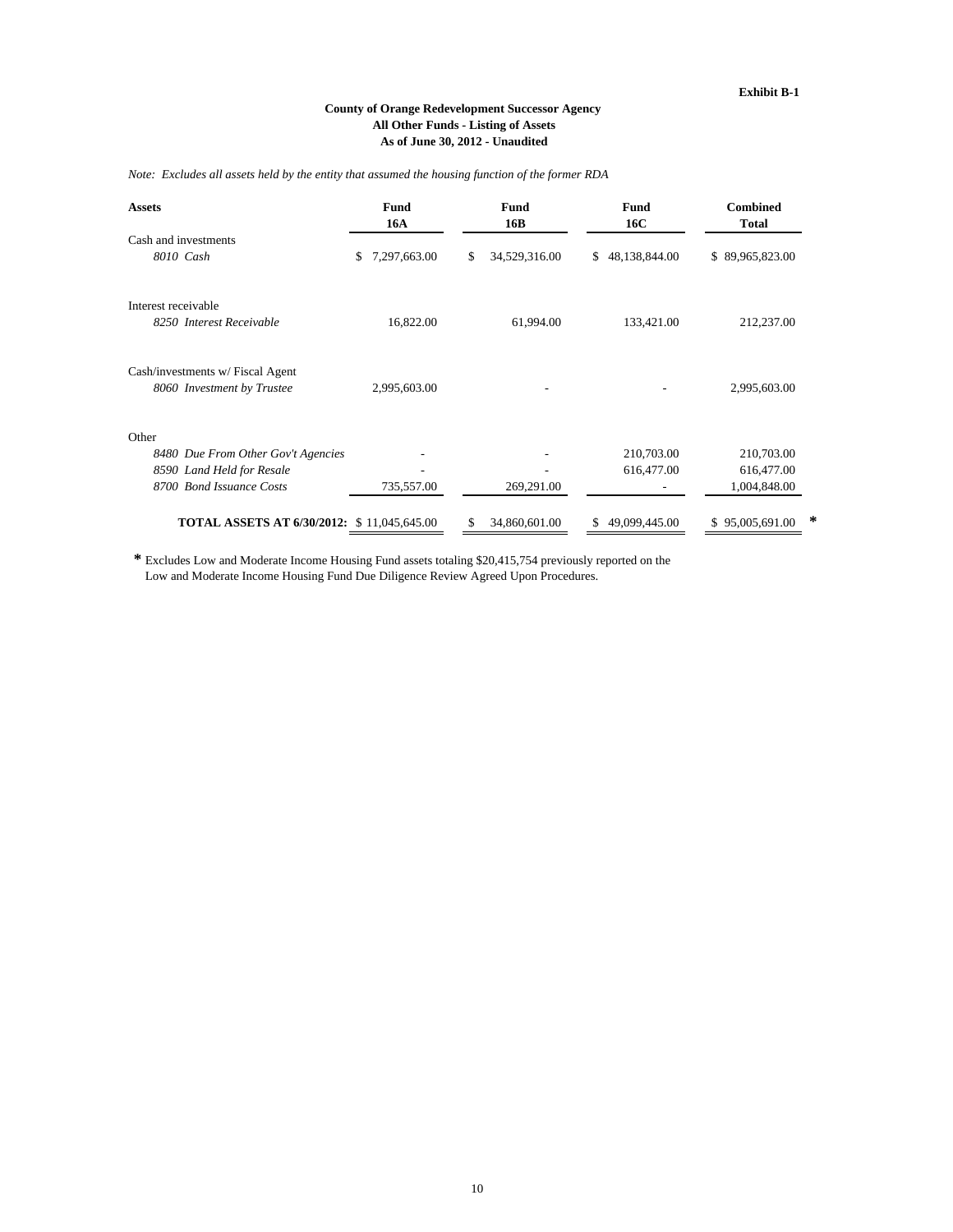# **County of Orange Redevelopment Successor Agency Exhibit B-2 All Other Funds Legally Restricted Amounts**

| <b>ITEM</b> | <b>DESCRIPTION</b>           | <b>ACCOUNT</b> | <b>AMOUNT</b> | <b>PURPOSE/DOC</b><br><b>SOURCE/LEGAL DOCUMENT</b> | <b>PERIOD OF</b><br><b>RESTRICTION</b> |
|-------------|------------------------------|----------------|---------------|----------------------------------------------------|----------------------------------------|
|             | <b>Unspent Bond Proceeds</b> |                |               |                                                    |                                        |
|             | a OCDA Tax Allocation        | 8060           | \$            | 2,995,603.00 Debt Service Reserve                  | Through                                |
|             | Refunding Bonds Santa Ana    |                |               | <b>Bond Indenture of Trust</b>                     | 9/1/2023                               |
|             | Heights Series 2003          |                |               |                                                    |                                        |
|             | Debt Service Reserve         |                |               |                                                    |                                        |
|             |                              |                |               |                                                    |                                        |
|             |                              |                |               |                                                    |                                        |
|             |                              | Total          | 2,995,603.00  |                                                    |                                        |

11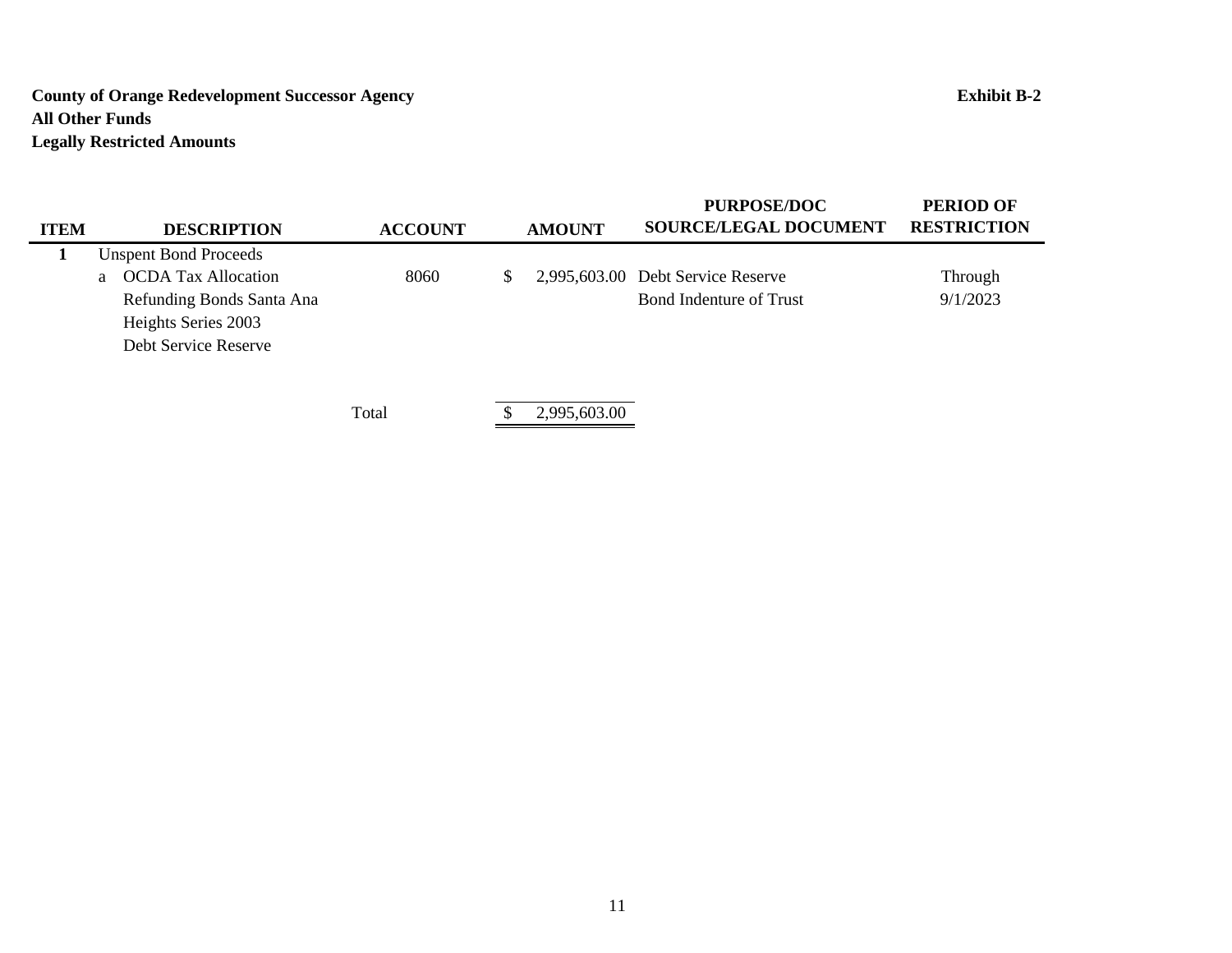### **County of Orange Redevelopment Successor Agency Exhibit B-3 All Other FundsNon Liquid Assets - All Other Funds**

|             |                            |                  | <b>VALUE METHOD</b> |               |                  |                       |  |  |
|-------------|----------------------------|------------------|---------------------|---------------|------------------|-----------------------|--|--|
| <b>ITEM</b> | <b>DESCRIPTION</b>         | <b>GLACCT NO</b> |                     | <b>AMOUNT</b> | (COST OR MARKET) | <b>REFERENCE</b>      |  |  |
| A           | Land Held for Resale       |                  |                     |               |                  |                       |  |  |
|             | Land Held for Resale       |                  |                     |               |                  |                       |  |  |
|             | 2301 Zenith                | 8590             | \$                  | 240,360.83    | <b>COST</b>      | <b>See Footnote 1</b> |  |  |
|             | 2331 Zenith                | 8590             |                     | 100,046.06    | <b>COST</b>      | <b>See Footnote 1</b> |  |  |
|             | 2332 Bristol               | 8590             |                     | 143,000.00    | <b>MARKET</b>    | See Footnote 1        |  |  |
|             | 2061 Mesa Dr.              | 8590             |                     | 45,230.00     | <b>MARKET</b>    | See Footnote 2        |  |  |
|             | 2081 Mesa Dr.              | 8590             |                     | 81,570.00     | <b>MARKET</b>    | See Footnote 2        |  |  |
|             | 20411 SW Birch St.         | 8590             |                     | 6,270.00      | <b>MARKET</b>    | <b>See Footnote 2</b> |  |  |
|             |                            | Sub-Total        |                     | 616,476.89    |                  |                       |  |  |
|             |                            |                  |                     |               |                  |                       |  |  |
| B           | Other                      |                  |                     |               |                  |                       |  |  |
|             | <b>Bond Issuance Costs</b> | 8700             |                     | 1,004,848.00  | <b>COST</b>      |                       |  |  |
|             |                            | <b>Total</b>     |                     | 1,621,324.89  |                  |                       |  |  |

**Footnote 1**The Successor Agency asserted the current land values for the properties at 2301 and 2331 Zenith Avenue and 2332 SW Bristol Street are estimated to be \$20/sq. ft., which is generally consistent with 3rd party appraisal recently obtained for these properties. The Successor Agency asserted the estimate is based on a value of \$60/sq. ft. for property zoned General Commercial Office and then discounted by two-thirds due to the need to assemble these three properties with two others for development purposes. The Successor Agency also asserted the land is reported at the lower of cost or net realizable value.

**Footnote 2** The Successor Agency asserted the properties at 2061 and 2081 Mesa Drive and 20411 SW Birch Street are zoned Parks and Recreation. The Successor Agency asserted the current land values for recreational/open space in an urban setting are estimated to be \$200,000/ac. or \$4.60/sq. ft. The Successor Agency also asserted the land is reported at the lower of cost or net realizable value.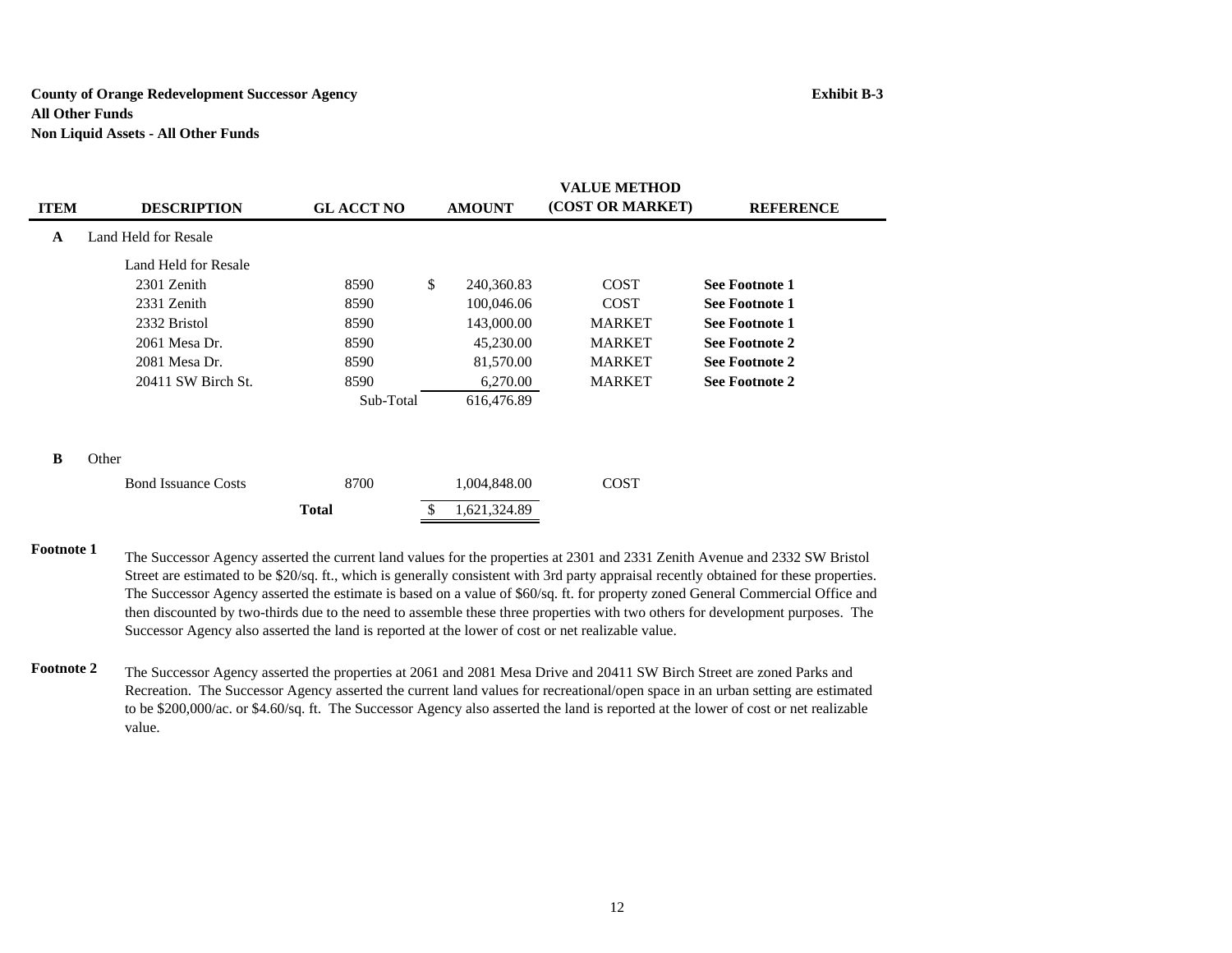### **County of Orange Redevelopment Successor Agency Exhibit B-4**

### **All Other Funds**

**June 30, 2012 Cash Balances Needed to Satisfy Obligations for the 2012/2013 FINAL ROPS**

|             |                                                                                                                                                            | <b>ROPS LINE</b>      | <b>APPROVED</b><br><b>OBLIGATION</b> | <b>EXISTING CASH</b><br><b>NEEDED TO SATISFY</b> |                                                                |
|-------------|------------------------------------------------------------------------------------------------------------------------------------------------------------|-----------------------|--------------------------------------|--------------------------------------------------|----------------------------------------------------------------|
| <b>ITEM</b> | <b>PROJECT NAME</b>                                                                                                                                        | <b>ITEM</b>           | <b>AMOUNT</b>                        | <b>OBLIGATION</b>                                | <b>SUCCESSOR AGENCY EXPLANATION</b>                            |
|             | Note: List only those obligations for which current balances are needed to satisfy obligations that will be placed on the ROPS for the 2012/13 fiscal year |                       |                                      |                                                  |                                                                |
| 1           | Kline Drive Improvements                                                                                                                                   | $1 (ROPS 2, Pg 1)$ \$ | $1,000.00$ \$                        |                                                  | 1,000.00 Funds required for project related costs.             |
|             | Utility Undergrounding                                                                                                                                     | 2 (ROPS 2, Pg 1)      | 1,495,559.00                         |                                                  | 1,495,559.00 Funds required for project related costs.         |
| 3           | Sewer Improvement Project                                                                                                                                  | 3 (ROPS 2, Pg 1)      | 449,643.00                           |                                                  | 449,643.00 Funds required for project related costs.           |
| 4           | <b>Executive Director-Homeless</b>                                                                                                                         | 4 (ROPS 2, Pg 1)      | 75,000.00                            |                                                  | 75,000.00 Funds required for project related costs.            |
| 5           | <b>Agency Administration</b>                                                                                                                               | 5 (ROPS 2, Pg 1)      | 388,619.00                           |                                                  | 388,619.00 Agency Administrative Costs                         |
| 6           | <b>Annexation Agreement</b>                                                                                                                                | 6 (ROPS 2, Pg 1)      | 4,855,993.00                         |                                                  | 4,855,993.00 Per Agreement (7-06-1999)                         |
|             | <b>Annexation Agreement</b>                                                                                                                                | 7 (ROPS 2, Pg 1)      | 1,869.00                             |                                                  | 1,869.00 Per Agreement (7-06-1999)                             |
| 8           | Burke, Williams (Special Counsel)                                                                                                                          | 8 (ROPS 2, Pg 1)      | 60,000.00                            |                                                  | 60,000.00 Funds required to pay for contract related services. |
| 9           | Goldfarb (Special Counsel)                                                                                                                                 | 9 (ROPS 2, Pg 1)      | 60,000.00                            |                                                  | 60,000.00 Funds required to pay for contract related services. |
| 10          | Rosenow Spevecak Group (Consultant)                                                                                                                        | 5 (ROPS 2, Pg 2)      | 75,000.00                            | 75,000.00                                        | Funds required to pay for contract related services.           |
| 11          | Afford. Hsg. Clearing Hose (Consultant)                                                                                                                    | 6 (ROPS 2, Pg 2)      | 75,000.00                            | 75,000.00                                        | Funds required to pay for contract related services.           |
| 12          | Terra West Advisors (Consultant)                                                                                                                           | 7 (ROPS 2, Pg 2)      | 50,000.00                            | 50,000.00                                        | Funds required to pay for contract related services.           |
| 13          | CSH (Consultant)                                                                                                                                           | 8 (ROPS 2, Pg 2)      | 100,000.00                           | 100,000.00                                       | Funds required to pay for contract related services.           |
| 14          | Nancy Lewis Associates (Consultant)                                                                                                                        | 9 (ROPS 2, Pg 2)      | 100,000.00                           | 100,000.00                                       | Funds required to pay for contract related services.           |
| 15          | 2003 OCDA Tax Allocation Refunding                                                                                                                         | 1 (ROPS 2, Pg 3)      | 2,965,353.00                         | 2,965,353.00                                     | Funds required to meet bond indebtness Per                     |
|             | <b>Bonds</b>                                                                                                                                               |                       |                                      |                                                  | Convenants (9/01/1993).                                        |
| 16          | 2001 OCDA Tax Allocation Refunding                                                                                                                         | 2 (ROPS 2, Pg 3)      | 2,164,197.00                         | 2,164,197.00                                     | Funds required to meet bond indebtness Per                     |
|             | <b>Bonds</b>                                                                                                                                               |                       |                                      |                                                  | Convenants (9/01/2001).                                        |
| 17          | <b>Bankruptcy Recovery Contribution</b>                                                                                                                    | 3 (ROPS 2, Pg 3)      | 4,000,000.00                         | 4,000,000.00                                     | Required per HSC 33670.9                                       |
|             |                                                                                                                                                            | Total \$              | 16.917.233.00                        | 16,917,233.00<br>-S                              |                                                                |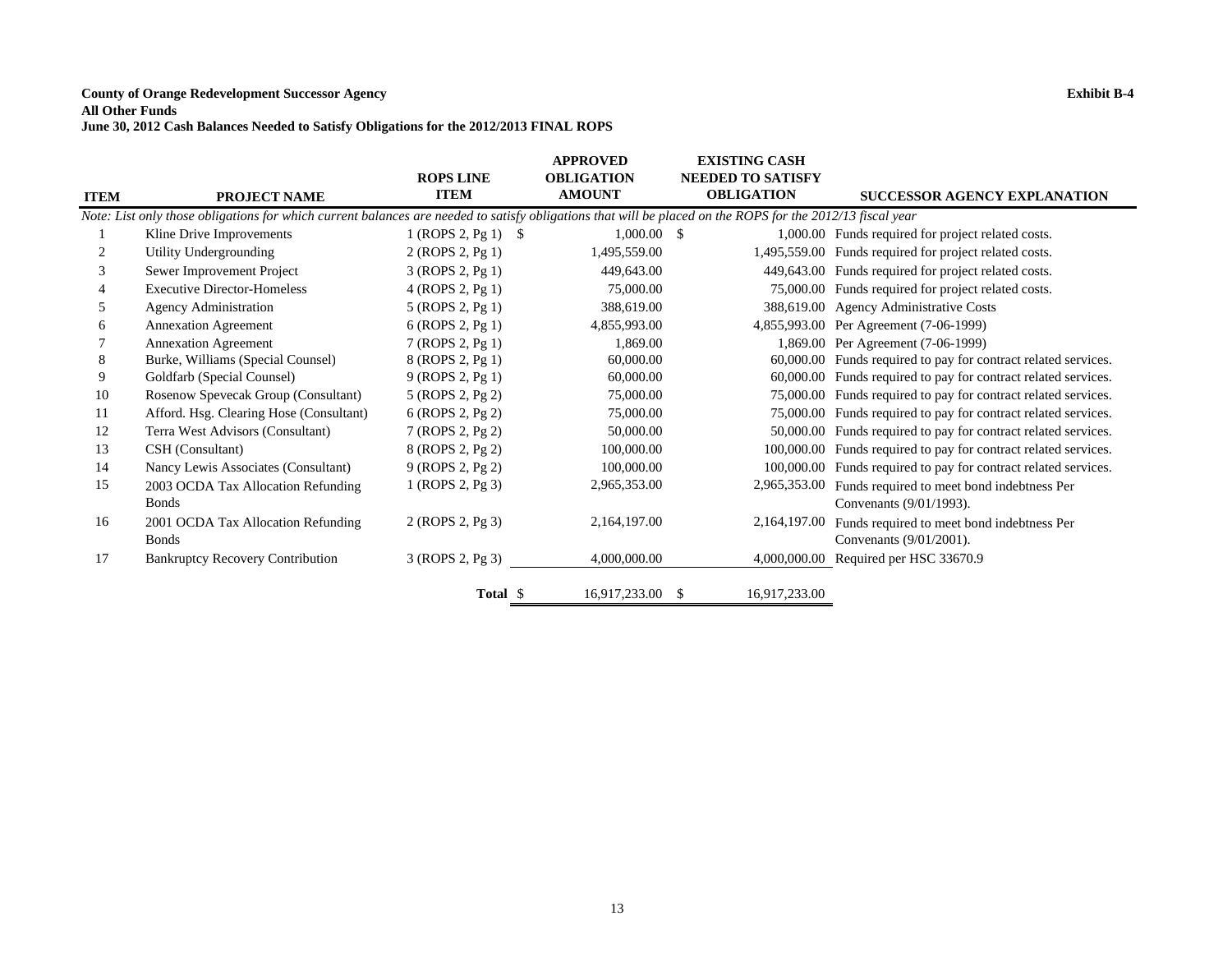# **County of Orange Redevelopment Successor Agency Exhibit B-5 All Other Funds Summary of Balances Available for Allocation to Affected Taxing Entities**

|                                                                                                                                                                                                                                                |                  | <b>Reference:</b> |
|------------------------------------------------------------------------------------------------------------------------------------------------------------------------------------------------------------------------------------------------|------------------|-------------------|
| Total amount of assets held by the successor agency as of June 30, 2012 (procedure 5)                                                                                                                                                          | \$<br>95,005,691 | Exhibit B-1       |
| Add the amount of any assets transferred to the city or other parties for which an enforceable<br>obligation with a third party requiring such transfer and obligating the use<br>of the transferred assets did not exist (procedures 2 and 3) |                  | Exhibit B         |
| Less assets legally restricted for uses specified by debt<br>covenants, grant restrictions, or restrictions imposed by other                                                                                                                   |                  |                   |
| governments (procedure 6)                                                                                                                                                                                                                      | (2,995,603)      | Exhibit B-2       |
| Less assets that are not cash or cash equivalents (e.g., physical assets) - (procedure 7)                                                                                                                                                      | (1,621,325)      | Exhibit B-3       |
| Less balances that are legally restricted for the funding of an enforceable<br>obligation (net of projected annual revenues available to fund those obligations) - (procedure 8)                                                               |                  | None              |
| Less balances needed to satisfy ROPS for the 2012-2013 fiscal year (procedure 9)                                                                                                                                                               | (16,917,233)     | Exhibit B-4       |
| Less the amount of payments made on July 12, 2012, to the County Auditor-Controller as<br>directed by the California Department of Finance                                                                                                     | (2,467,215)      | AB 1484 Demand    |
| Amount to be remitted to county for disbursement to taxing entities                                                                                                                                                                            | \$<br>71,004,315 |                   |